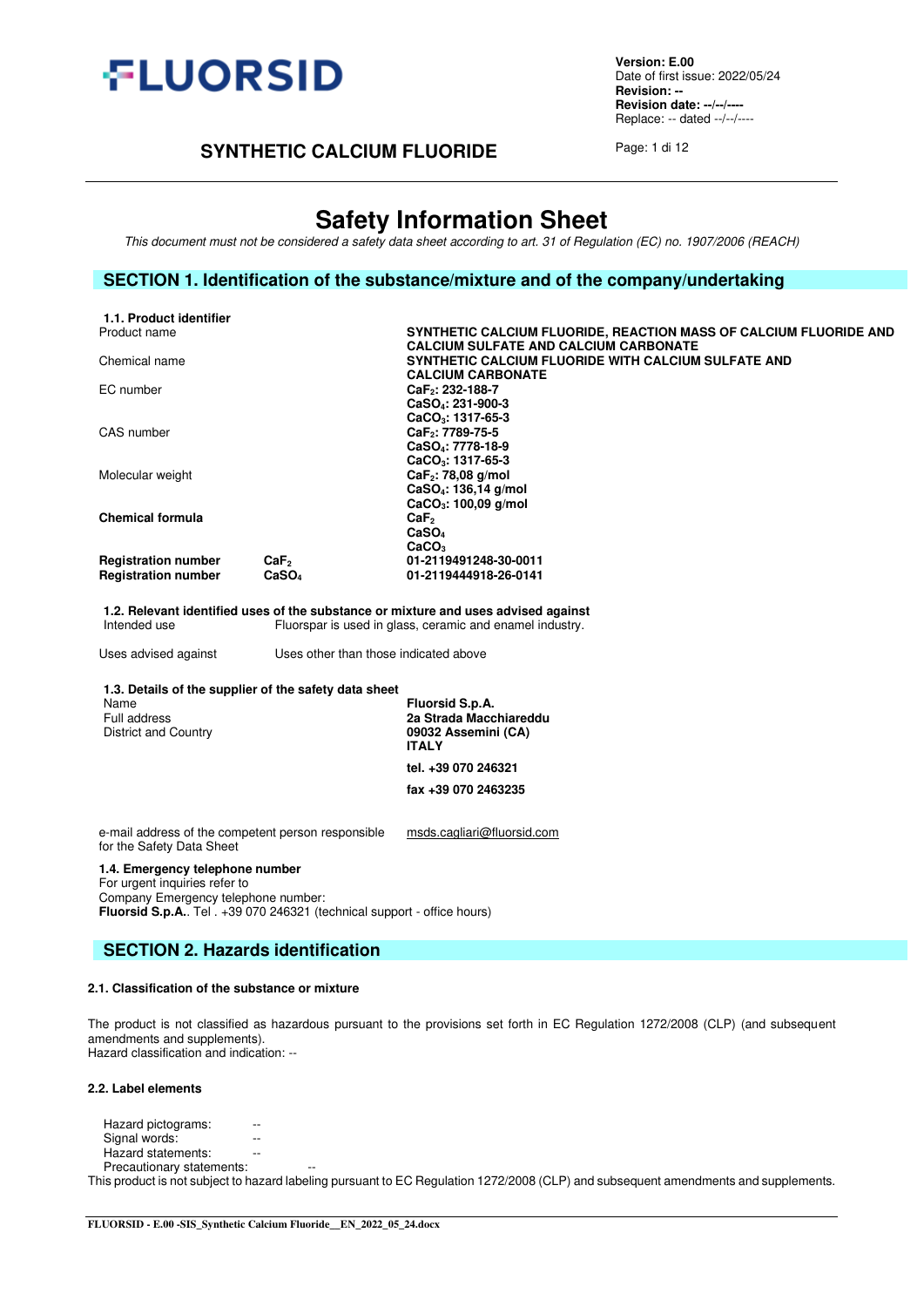

# **SYNTHETIC CALCIUM FLUORIDE** Page: 2 di 12

#### **2.3. Other hazards**

On the basis of available data, the product does not contain any PBT or vPvB in percentage ≥ than 0,1%. Large quantities of dust may be produced during dry-state pulverization.

## **SECTION 3. Composition/information on ingredients**

#### **3.1. Substances**

| Nr | Name of compound           | <b>Chemical</b><br>Formula | <b>CAS number</b> | <b>EINECS</b><br>number | <b>Content</b><br>(weight%) |
|----|----------------------------|----------------------------|-------------------|-------------------------|-----------------------------|
| 1  | Synthetic calcium fluoride | CaF <sub>2</sub>           | 7789 - 75 - 5     | $232 - 188 - 7$         | 45-50 $%$                   |
| 2  | Calcium sulphate           | CaSO <sub>4</sub>          | 7778 - 18 - 9     | $231 - 900 - 3$         | 10-30 $%$                   |
| 3  | Calcium carbonate          | CaCO <sub>3</sub>          | $1317 - 65 - 3$   | $215 - 279 - 6$         | $1.5 - 20%$                 |
| 4  | Silicon dioxide            | SiO <sub>2</sub>           | 7631 - 86 - 9     | $231 - 545 - 4$         | $0.7 - 10 \%$               |
| 5  | Aluminum oxide             | AI2O <sub>3</sub>          | 1344 - 28 -1      | $215 - 691 - 6$         | $1-8%$                      |
| 6  | Iron trioxide              | Fe2O <sub>3</sub>          | $1309 - 37 - 1$   | $215 - 168 - 2$         | $0.4 - 0.6 \%$              |
| 7  | Magnesium<br>Hydroxide     | $Ma(OH)_{2}$               | $1309 - 42 - 8$   | $215 - 170 - 3$         | $0.5 - 3 \%$                |
| 8  | Water                      | H <sub>2</sub> O           | $7732 - 18 - 5$   | $231 - 791 - 2$         | $20-30%$                    |

#### **Classification 1272/2008 (CLP)**

Not classified.

## **SECTION 4. First aid measures**

#### *General notes*

No adverse effects are expected during normal use of the substance, however if any effects do appear the following recommendations apply.

#### **4.1. Description of first aid measures**

#### *Following inhalation:*

Following inhalation of large quantities of dust remove to fresh air. If not breathing, give artificial respiration. If breathing is difficult, give oxygen. Get medical attention.

#### *Following skin contact:*

If some discomfort appears immediately flush skin with plenty of water for at least 15 minutes. Remove contaminated clothing and shoes. Get medical attention. Wash clothing before reuse. Thoroughly clean shoes before reuse.

#### *Following eye contact:*

Immediately flush eyes with plenty of water for at least 15 minutes, lifting lower and upper eyelids occasionally. Get medical attention immediately.

#### *Following ingestion:*

In the case of accidental swallowing if any symptom appears seek medical attention. Never give anything by mouth to an unconscious person. Get medical attention.

PROTECTIVE MEASURES FOR THE FIRST RESCUE WORKERS: for PPE (personal protection equipment) required for first aid refer to section 8.2 of this informative sheet.

#### **4.2. Most important symptoms and effects, both acute and delayed**

No episodes of damage to health ascribable to the product have been reported.

#### **4.3. Indication of any immediate medical attention and special treatment needed**

Advises are given in section 4.1. No special treatment needed.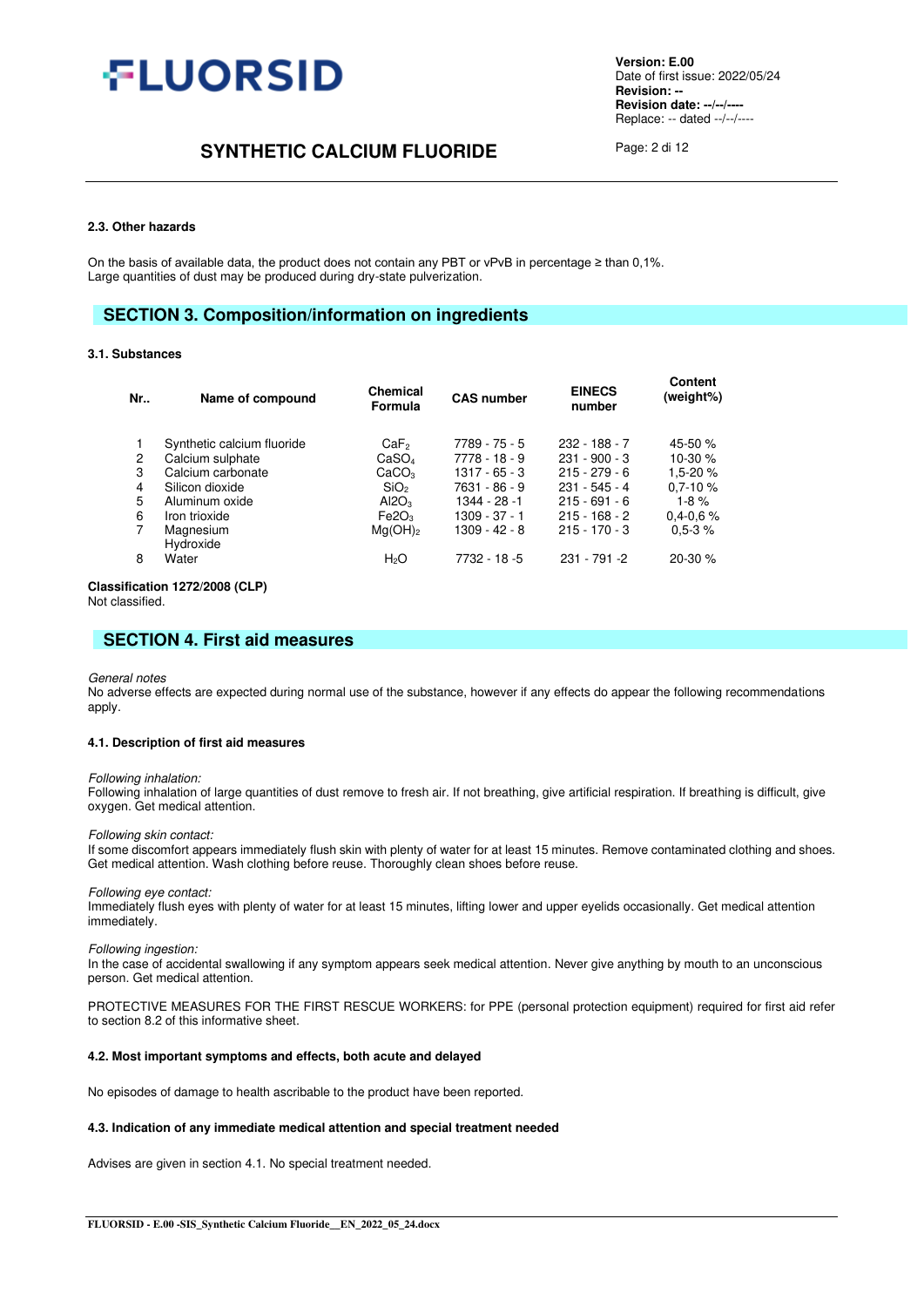

# **SYNTHETIC CALCIUM FLUORIDE** Page: 3 di 12

## **SECTION 5. Firefighting measures**

#### **5.1. Extinguishing media**

SUITABLE EXTINGUISHING EQUIPMENT The extinguishing equipment should be of the conventional kind: carbon dioxide, foam, powder and water spray. The extinguishing media can be chosen according to the surrounding fire. UNSUITABLE EXTINGUISHING EQUIPMENT None in particular.

#### **5.2. Special hazards arising from the substance or mixture**

HAZARDS CAUSED BY EXPOSURE IN THE EVENT OF FIRE Do not breathe combustion products. The product under fire condition may develop irritant/toxic gas The compound can evolve toxic fluoride gases when heated during fire.

#### **5.3. Advice for firefighters**

#### GENERAL INFORMATION

Use jets of water to cool the containers to prevent product decomposition and the development of substances potentially hazardous for health. Always wear full fire prevention gear. Collect extinguishing water to prevent it from draining into the sewer system. Dispose of contaminated water used for extinction and the remains of the fire according to applicable regulations. SPECIAL PROTECTIVE EQUIPMENT FOR FIRE-FIGHTERS

Normal fire fighting clothing i.e. fire kit (BS EN 469), gloves (BS EN 659) and boots (HO specification A29 and A30) in combination with self-contained open circuit positive pressure compressed air breathing apparatus (BS EN 137).

## **SECTION 6. Accidental release measures**

#### **6.1. Personal precautions, protective equipment and emergency procedures**

Use breathing equipment if powders are released into the air. Ventilate area of leak or spill. Wear appropriate personal protective equipment.

Avoid generation of dust. Special danger of slipping by leaking/spilling product.

These indications apply for both processing staff and those involved in emergency procedures.

#### **6.2. Environmental precautions**

The product must not penetrate into the sewer system or come into contact with surface water or ground water.

#### **6.3. Methods and material for containment and cleaning up**

*For containment*  All containment for dry substances suitable.

*For cleaning up* 

Spills: Sweep up and containerize for reclamation or disposal. Vacuuming or wet sweeping may be used to avoid dust dispersal

Contaminated material should be disposed of in compliance with the provisions set forth in point 13.

#### **6.4. Reference to other sections**

Any information on personal protection and disposal is given in sections 8 and 13.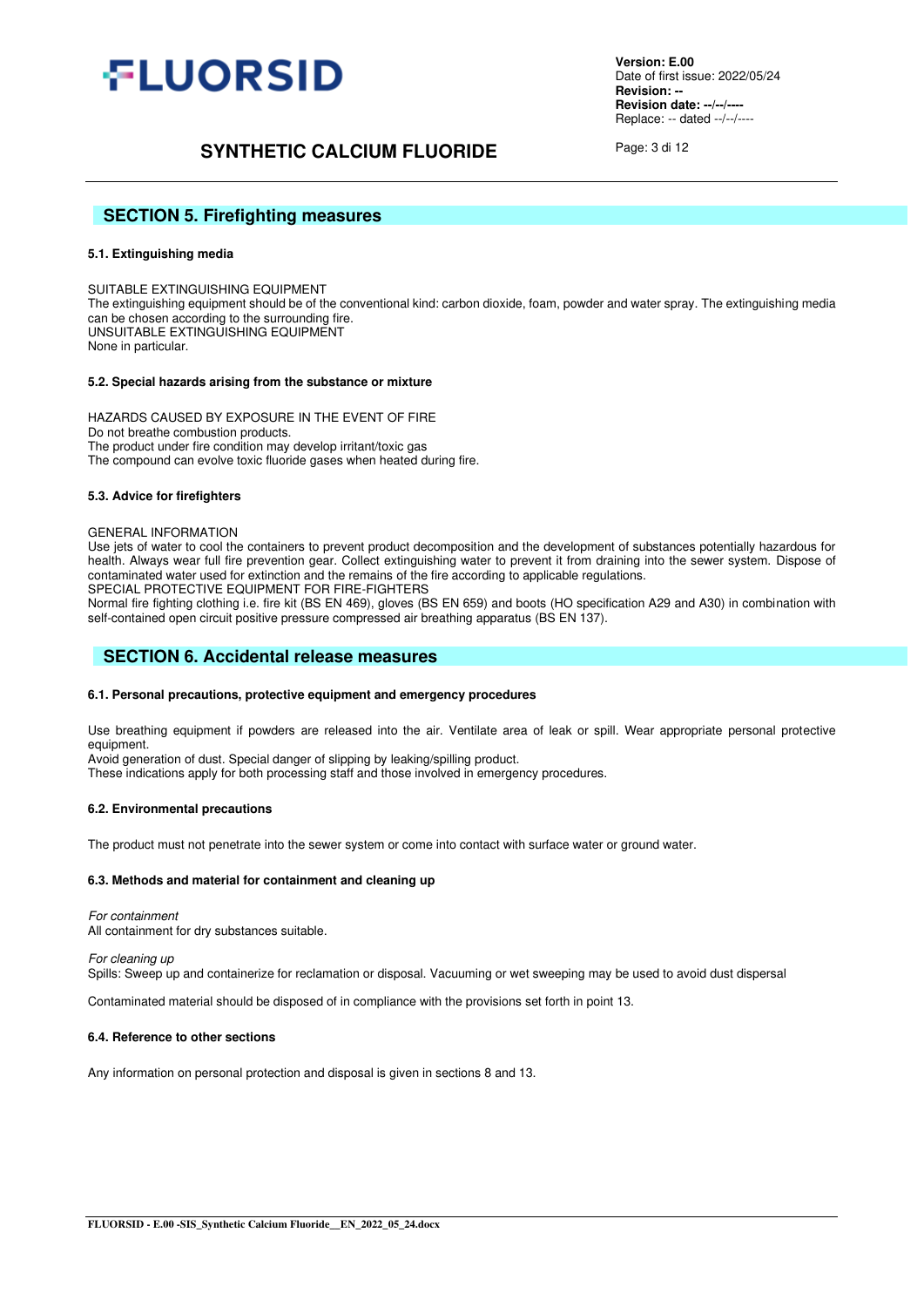

# **SYNTHETIC CALCIUM FLUORIDE** Page: 4 di 12

## **SECTION 7. Handling and storage**

#### **7.1. Precautions for safe handling**

*Protective measures*: No special provisions if the product is used appropriately.

*Avoid:*  Dust dispersion. Inhalation of dust/particles Eye contact

 *Measures to prevent fire*: Product itself does not burn. No special fire protection measures are necessary.

*Measures to prevent aerosol and dust generation:*  If technically possible use local exhaust ventilation. *Measures required to protect the environment:*  No special provisions if the product is used appropriately

*Advice on general occupational hygiene:*  Do not to eat, drink and smoke in work areas. Wash hands after use. Remove contaminated clothing and protective equipment before entering eating areas.

#### **7.2. Conditions for safe storage, including any incompatibilities**

*Packaging materials:*  Keep/store only in original container.

*Requirements for storage rooms and vessels:*  None.

*Hints on storage assembly:*  None. Storage under cover, protected from the weathering and in particular from wind and moisture. Store the product in closed containers in order to protect from moisture

*Storage class:*  Non-combustible solids.

Storage in accordance with the BREF: "Emission from storage".

**7.3. Specific end use(s)** 

No use other than as indicated in section 1.2 of this safety data sheet

## **SECTION 8. Exposure controls/personal protection**

#### **8.1. Control parameters**

**Limits of professional exposure**  TLV - TWA = 2,5 mg/m3 (as F) (IOELV for inorganic fluoride)

#### **Biological index of exposure (B.I.E.) according to A.C.G.I.H.**

| Indicators            | Checking time    | B.I.E. Method      |
|-----------------------|------------------|--------------------|
| Fluorine in the urine | before the shift | 3 mg/g creatinine  |
| Fluorine in the urine | after the shift  | 10 mg/g creatinine |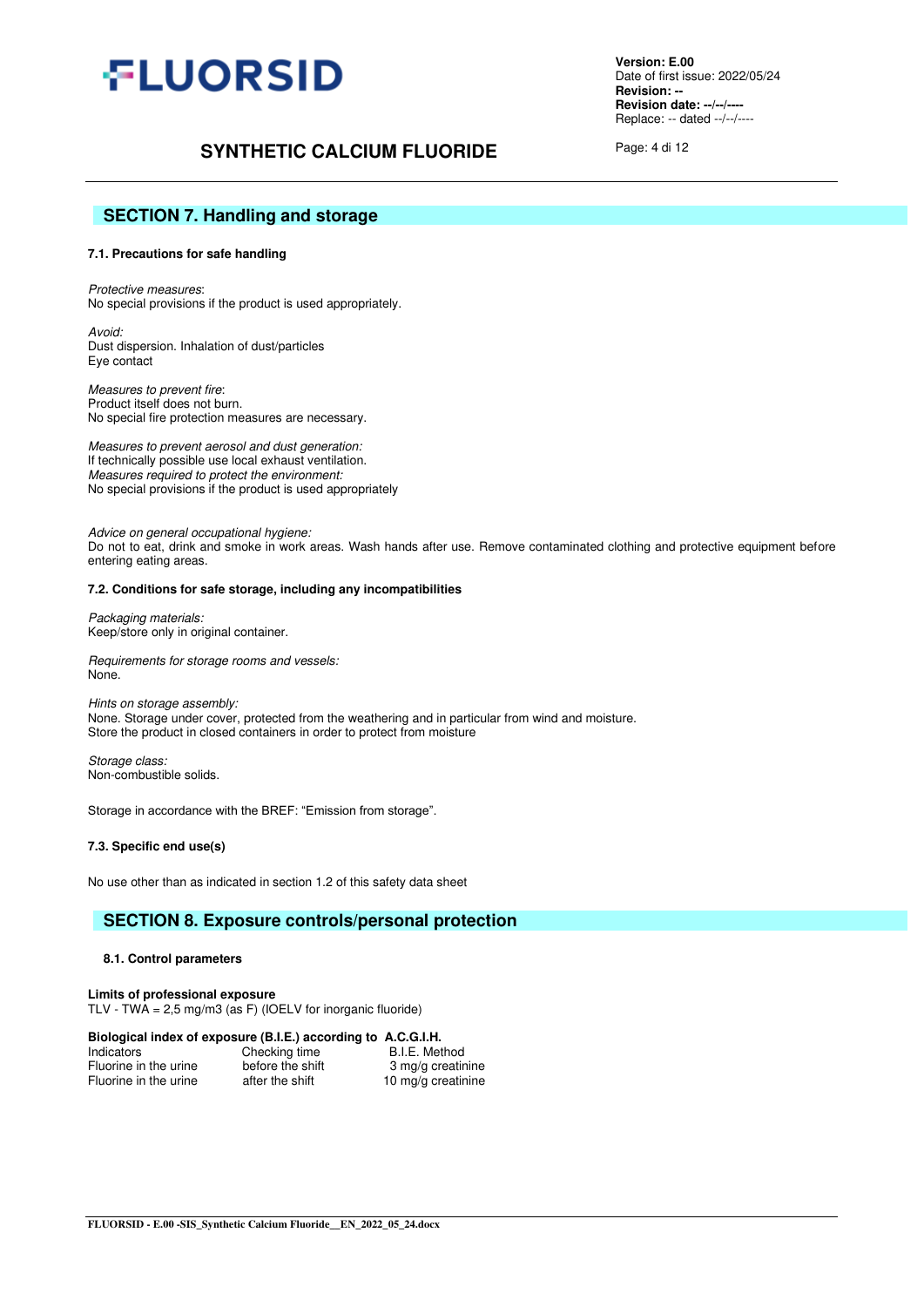

# **SYNTHETIC CALCIUM FLUORIDE** Page: 5 di 12

#### **8.2. Exposure controls**

Comply with the safety measures usually applied when handling chemical substances. When possible, install local aspirators and efficient system of total air replacement. If these measures are not sufficient to keep the particle concentrations below the exposure limits, it will be necessary to use suitable respiratory protection apparatus.

#### HAND PROTECTION

In the case of prolonged contact with the product, protect the hands with penetration-resistant work gloves (see standard EN 374). Materials: Nitrile rubber, PVC.

Work glove material must be chosen according to the use process and the products that may form. Latex gloves may cause sensitivity reactions.

#### SKIN PROTECTION

Wear category I professional long-sleeved overalls and safety footwear (see Regulation 2016/425 and standard EN ISO 20344). Wash body with soap and water after removing protective clothing.

EYE PROTECTION Wear airtight protective goggles (see standard EN 166).

RESPIRATORY PROTECTION Use a type P2 filtering facemask (see standard EN 149).

#### ENVIRONMENTAL EXPOSURE CONTROLS

The emissions generated by manufacturing processes, including those generated by ventilation equipment, should be checked to ensure compliance with environmental standards.

## **SECTION 9. Physical and chemical properties**

#### **9.1. Information on basic physical and chemical properties**

| Appearance                     | Solid/Crystalline Powder                                                                        |
|--------------------------------|-------------------------------------------------------------------------------------------------|
| Colour                         | Colour varies grey                                                                              |
| Odour                          | Odourless                                                                                       |
| Melting point / freezing point | 1403°C for CaF <sub>2</sub><br>1450°C for CaSO <sub>4</sub><br>800-1300°C for CaCO <sub>3</sub> |
| Flash point                    | Not applicable based on physical state                                                          |
| <b>Explosive Properties</b>    | None                                                                                            |
| Vapour pressure                | Not applicable based on physical state                                                          |
| Density                        | 3.18 $q/cm^3$ at (0°C) for CaF <sub>2</sub><br>2.96 $q/cm^3$ at (0°C) for CaSO <sub>4</sub>     |
| Solubility                     | $0.015$ g/L for CaF <sub>2</sub><br>2 g/L for CaSO <sub>4</sub>                                 |
| Specific gravity               | 1.1 $kg/dm3$                                                                                    |

#### **9.2. Other information**

None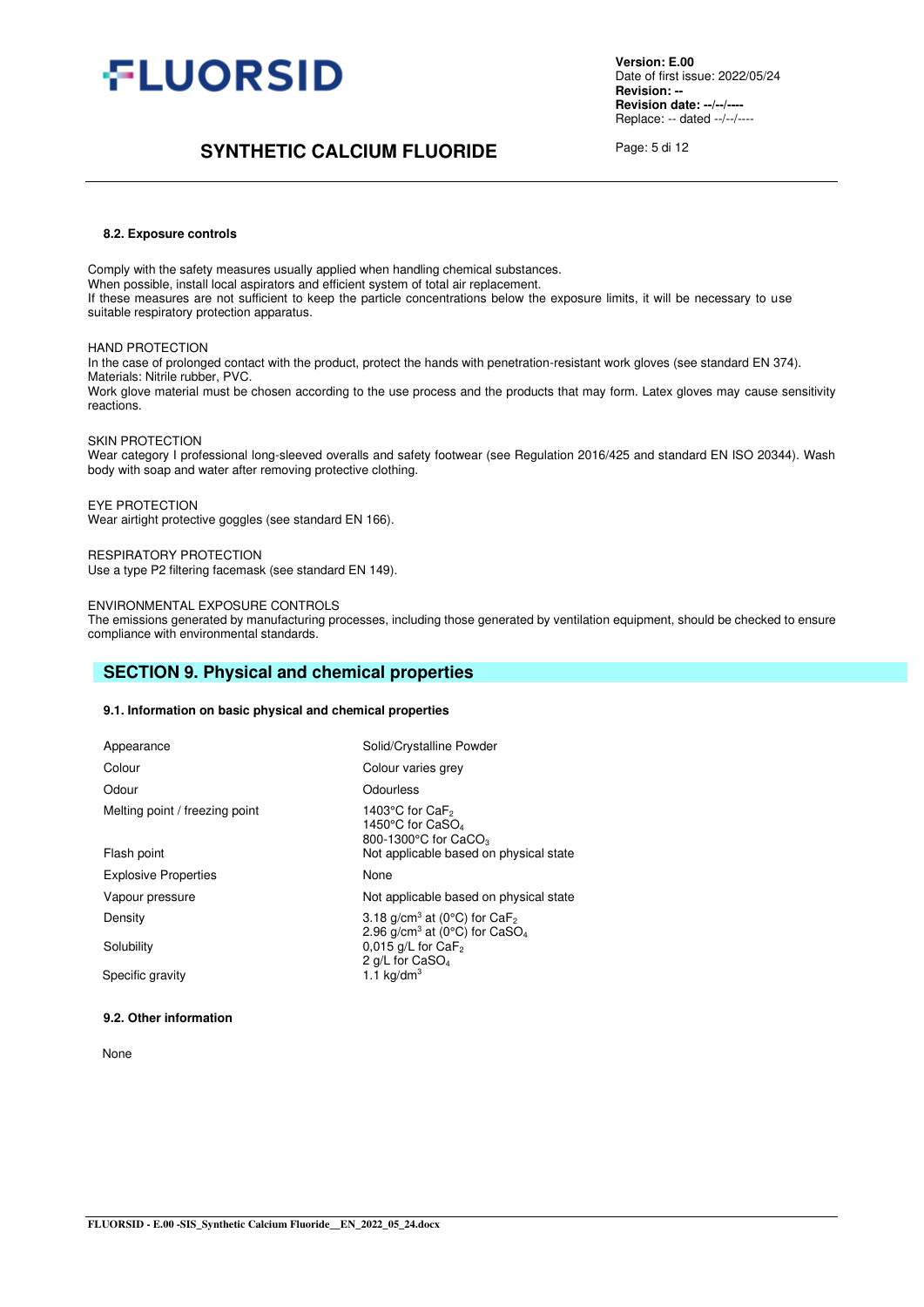

# **SYNTHETIC CALCIUM FLUORIDE** Page: 6 di 12

# **SECTION 10. Stability and reactivity**

#### **10.1. Reactivity**

Calcium difluoride can dissolve slowly in concentrated solutions of hot sulfuric acid with liberation of hydrogen fluoride.

#### **10.2. Chemical stability**

The product is stable in normal conditions of use and storage.

#### **10.3. Possibility of hazardous reactions**

It reacts with hot concentrated sulphuric acid, giving vapours of hydrogen fluoride.

#### **10.4. Conditions to avoid**

Avoid contact with sulphuric acid.

#### **10.5. Incompatible materials**

No incompatible materials known.

#### **10.6. Hazardous decomposition products**

If exposed to free flames or very high temperatures it can react developing toxic vapours of fluorine.

## **SECTION 11. Toxicological information**

#### **11.1. Information on toxicological effects**

#### **Calcium Fluoride (CaF2):**

| <b>Relevant hazard class</b>                | <b>Effect dose</b>  | Remark                                       |
|---------------------------------------------|---------------------|----------------------------------------------|
| Acute oral toxicity                         | LD50                |                                              |
|                                             | $> 1581$ mg/kg bw   |                                              |
| Acute dermal toxicity                       | n/a                 | Dermal absorption is likely to<br>be         |
|                                             |                     | insignificant for this inorganic salt of low |
|                                             |                     | solubility                                   |
| Acute inhalative toxicity                   | $LC50 > 5070$ mg/m3 | Maximum attainable dose                      |
| Skin corrosion/irritation                   | n/a                 | Not irritating                               |
| Serious eye damage/irritation               | n/a                 | Not irritating                               |
| Respiratory or skin sensitization           | n/a                 | modern LLNA<br>demonstrates<br>that<br>A     |
|                                             |                     | calcium difluoride does not have<br>skin     |
|                                             |                     | sensitisation potential. There is<br>no      |
|                                             |                     | indication that the substance is a           |
|                                             |                     | respiratory sensitiser.                      |
| Mutagenicity (in vitro / in vivo)           | n/a                 | A negative Ames test, a negative study of    |
|                                             |                     | cytogenicity in V79 cells in vitro and a     |
|                                             |                     | negative study of gene mutation in V79       |
|                                             |                     | cells in vitro are available for calcium     |
|                                             |                     | difluoride                                   |
| Carcinogenicity oral                        | n/a                 | High quality NTP studies in the rat and      |
| Carcinogenicity dermal                      | n/a                 | mouse are available for sodium fluoride      |
| Carcinogenicity inhalation                  | n/a                 | The EU RAR for hydrogen fluoride             |
|                                             |                     | concludes that the data are sufficient to    |
|                                             |                     | suggest that fluoride is not carcinogenic in |
|                                             |                     | animals.                                     |
| Reproductive toxicity: fertility impairment | n/a                 | No data are available for the substance,     |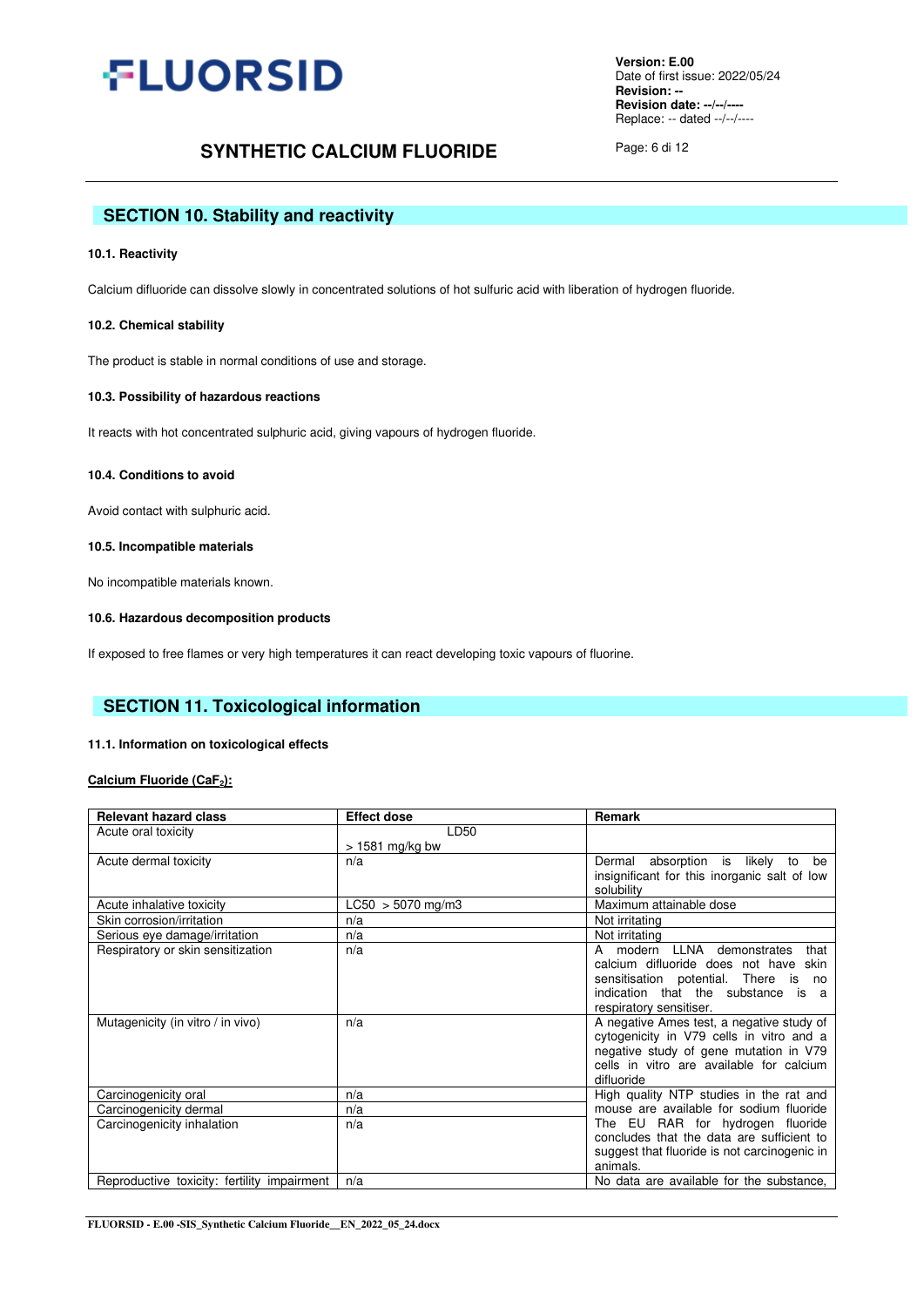

**Version: E.00** Date of first issue: 2022/05/24 **Revision: -- Revision date: --/--/----** Replace: -- dated --/--/----

# **SYNTHETIC CALCIUM FLUORIDE** Page: 7 di 12

| oral                                                                   |                                       | however a number of studies (including                                                                                                                                                                                                                                                                                                                                                                                                                                                                                                     |
|------------------------------------------------------------------------|---------------------------------------|--------------------------------------------------------------------------------------------------------------------------------------------------------------------------------------------------------------------------------------------------------------------------------------------------------------------------------------------------------------------------------------------------------------------------------------------------------------------------------------------------------------------------------------------|
| Reproductive toxicity: fertility impairment<br>dermal                  | n/a                                   | high quality FDA data) are available for<br>sodium fluoride. The more reliable studies                                                                                                                                                                                                                                                                                                                                                                                                                                                     |
| Reproductive toxicity: fertility impairment<br>inhalation              | n/a                                   | do not indicate that the substance is a<br>specific developmental or reproductive<br>toxin.                                                                                                                                                                                                                                                                                                                                                                                                                                                |
| Reproductive<br>developmental<br>toxicity:<br>toxicity oral            | n/a                                   | A number of studies (including high quality<br>FDA data) are available for sodium                                                                                                                                                                                                                                                                                                                                                                                                                                                          |
| Reproductive<br>toxicity:<br>developmental<br>toxicity oral            | n/a                                   | fluoride. The much greater water solubility<br>of sodium fluoride (41300 mg/L) compared                                                                                                                                                                                                                                                                                                                                                                                                                                                    |
| Reproductive<br>toxicity:<br>developmental<br>toxicity oral            | n/a                                   | to calcium difluoride (15 mg/L) means that<br>the bioavailability of fluoride from sodium<br>fluoride is likely to be much greater than<br>that of fluoride from calcium difluoride and<br>therefore represents a worst case.                                                                                                                                                                                                                                                                                                              |
| Repeat dose<br>toxicity:<br>sub-acute/sub-<br>chronic/chronic (oral)   | n/a                                   | The results of studies of<br>repeated dose oral toxicity indicate that                                                                                                                                                                                                                                                                                                                                                                                                                                                                     |
| sub-acute/sub-<br>Repeat dose<br>toxicity:<br>chronic/chronic (dermal) | n/a                                   | calcium difluoride exhibits typical fluoride<br>toxicity, however the low water solubility of                                                                                                                                                                                                                                                                                                                                                                                                                                              |
| Repeat dose toxicity: sub-acute/sub-<br>chronic/chronic (inhalation)   | LOAEC: $50 \text{ mg/m}^3$ (subacute) | the substance indicates that the oral<br>of fluoride<br>bioavailability<br>from<br>the<br>substance is less than other salts such as<br>sodium fluoride, thereby limiting its toxicity.<br>The results of a 28-day inhalation study<br>with the insoluble salt aluminium fluoride<br>did not show any evidence of fluoride<br>the<br>toxicity<br>at<br>highest<br>exposure<br>concentration of 50 mg/m3. The results of<br>this study therefore indicate the low<br>bioavailability<br>of<br>fluoride<br>following<br>inhalation exposure. |

#### **Calcium sulfate (CaSO4):**

# **ACUTE TOXICITY**

Does not meet the classification criteria for this hazard class

| <b>Relevant hazard class</b> | <b>Effect dose</b>    | <b>Species</b> | <b>Method</b> | Remark |
|------------------------------|-----------------------|----------------|---------------|--------|
| Acute oral toxicity          | LD50<br>2000 mg/kg bw | Rat.           | OECD 420      |        |
|                              |                       |                |               |        |

| Acute dermal toxicity     | n/a                             |     |               | No dermal toxicity envisaged due to low<br>potential for absorption |
|---------------------------|---------------------------------|-----|---------------|---------------------------------------------------------------------|
| Acute inhalative toxicity | LC50<br>$2.6^{\degree}$<br>ma/L | Rat | OECD<br>403 ہ | Maximum attainable dose                                             |

#### **SKIN CORROSION / IRRITATION**

Does not meet the classification criteria for this hazard class

| <br>evan<br>hozord<br>יומ<br>class<br>naz<br>neic<br>- kan ⊾ | ™ffe⊾<br>dose | <b>Species</b> | <b>Methoc</b>            | Remark<br>iliai N  |
|--------------------------------------------------------------|---------------|----------------|--------------------------|--------------------|
| Skir<br>. corrosion/irritation                               | n!<br>11/d    | Rabbit         | ገF<br>$\sim$<br>404<br>. | Noi<br>∶ırrıtatınq |

## **SERIOUS EYE DAMAGE / IRRITATION**

Does not meet the classification criteria for this hazard class

| <b>Relevant hazard</b><br>class               | <b>Effect dose</b> | <b>Species</b> | <b>Method</b>              | Remark              |
|-----------------------------------------------|--------------------|----------------|----------------------------|---------------------|
| . .<br>damage/irritation<br>serious of<br>eve | n/a                | Rabbit         | $\sim$<br>OΕ<br>405<br>ືບ⊳ | .<br>Not irritating |

#### **RESPIRATORY OR SKIN SENSITISATION**

Does not meet the classification criteria for this hazard class

| <b>Relevant hazard class</b> | <b>Effect dose</b> | <b>Species</b> | Method   | Remark                |
|------------------------------|--------------------|----------------|----------|-----------------------|
| Respiratory or skin          | n/a                | Guinea pig     | OECD 406 | Not a skin sensitizer |
| sensitization                |                    |                |          |                       |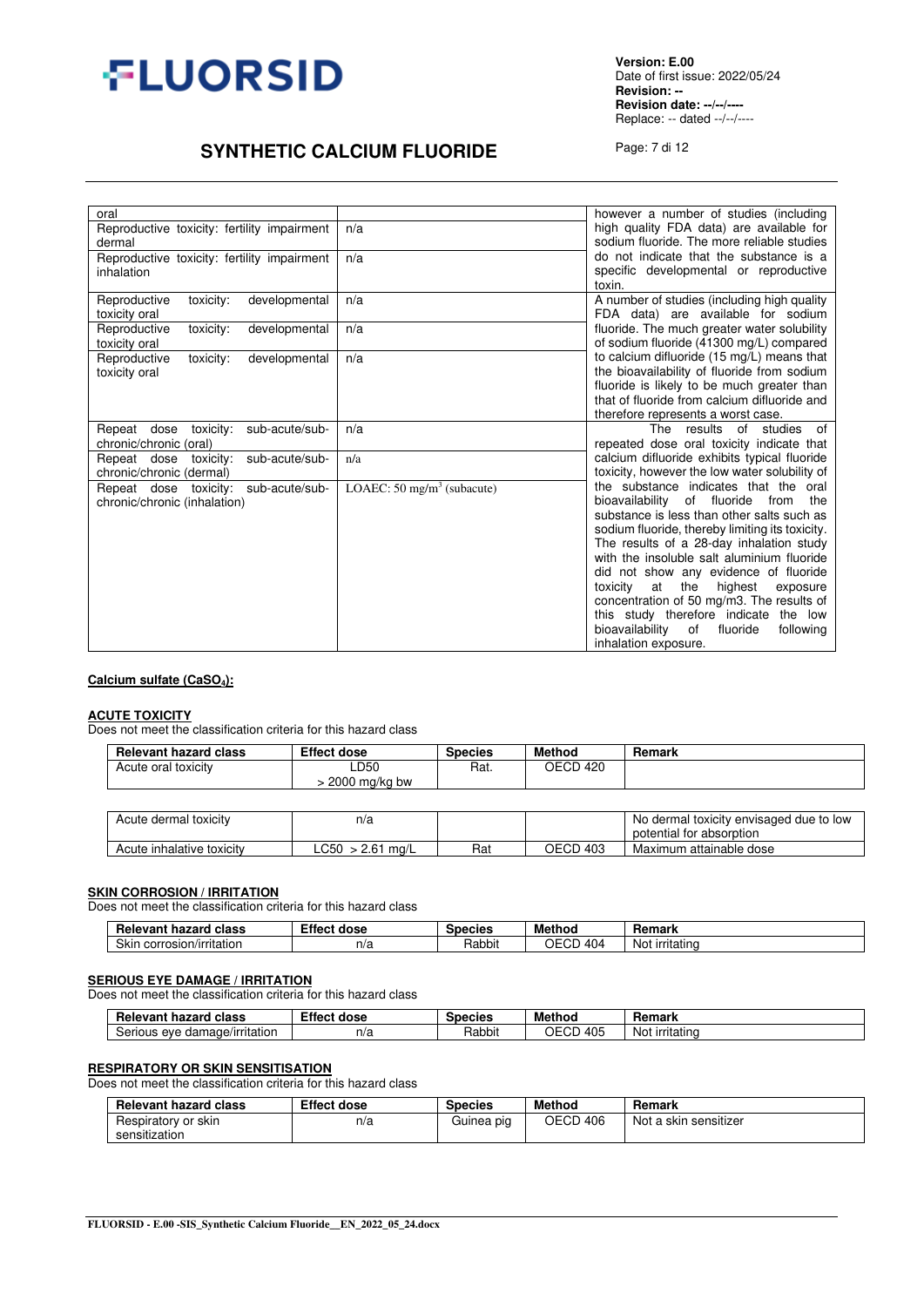

# **SYNTHETIC CALCIUM FLUORIDE** Page: 8 di 12

#### **GERM CELL MUTAGENICITY**

Does not meet the classification criteria for this hazard class

| <b>Relevant hazard class</b> | <b>Effect dose</b> | <b>Species</b> | Method   | Remark        |
|------------------------------|--------------------|----------------|----------|---------------|
| Germ cell mutagenicity       | n/a                | In vitro tests | OECD 471 | Not mutagenic |
|                              |                    |                | OECD 476 |               |
|                              |                    | Mouse          |          |               |
|                              |                    |                | OECD 474 | Not mutagenic |
|                              |                    |                |          |               |

#### **CARCINOGENICITY**

Does not meet the classification criteria for this hazard class

| <b>Relevant hazard class</b> | <b>Effect dose</b> |  | Method | Remark                                  |
|------------------------------|--------------------|--|--------|-----------------------------------------|
| Carcinogenicity              | n/a                |  |        | risk of carcinogenicity posed by<br>No. |
|                              |                    |  |        | calcium sulphate                        |

#### **REPRODUCTIVE TOXICITY**

Does not meet the classification criteria for this hazard class

| <b>Relevant hazard class</b><br><b>Effect dose</b> |              | <b>Species</b> | Method   | Remark                            |
|----------------------------------------------------|--------------|----------------|----------|-----------------------------------|
| Reproductive toxicity                              | <b>NOAEL</b> | Rat            | OECD 422 | No signs of reproductive toxicity |
|                                                    | 790 ma/ka bw |                |          | observed                          |

#### **STOT - SINGLE EXPOSURE**

Does not meet the classification criteria for this hazard class

| <b>Effect dose</b><br><b>Relevant hazard class</b> |     | <b>Species</b> | Method | Remark                              |  |  |
|----------------------------------------------------|-----|----------------|--------|-------------------------------------|--|--|
| <b>STOT</b><br>single exposure                     | n/a |                |        | No organ toxicity observed in acute |  |  |
|                                                    |     |                |        | tests                               |  |  |

#### **STOT - REPEATED EXPOSURE**

Does not meet the classification criteria for this hazard class

| <b>Relevant hazard class</b> | <b>Effect dose</b> | <b>Species</b> | <b>Method</b> | Remark                                                                                                                                                        |
|------------------------------|--------------------|----------------|---------------|---------------------------------------------------------------------------------------------------------------------------------------------------------------|
| STOT repeated exposure       | n/a                |                |               | It is considered to classify based on<br>RCS content.<br>STOT RE 2 (If calcium sulfate contains<br>crystalline silica in respirable form >1 %<br>$-$ < 10 %.) |

#### **ASPIRATION HAZARD**

Does not meet the classification criteria for this hazard class

| <b>Relevant</b><br>hozord<br>class<br>naz<br>*ar⊾ | -11.<br>dose<br>.пе | Species | <b>Method</b> | Remark                                                      |
|---------------------------------------------------|---------------------|---------|---------------|-------------------------------------------------------------|
| hazaro<br>∆er<br>----<br>spiration                | ' 1/ C.             |         |               | ----<br>nvisaded<br>Νc<br>aspiratio<br>ıd/<br>∽<br>u<br>. . |

# **SECTION 12. Ecological information**

Use this product according to good working practices. Avoid littering. Inform the competent authorities, should the product reach waterways or contaminate soil or vegetation.

#### **12.1. Toxicity**

#### **Calcium Fluoride (CaF2):**

#### **Fish**

**Short-term toxicity**  LC100 (48 h): >30000 mg/L Long-term toxicity NOEC (21 d): 4 mg/L (test material sodium fluoride)

#### **Aquatic invertebrates**

Short-term toxicity EC50 (96 h): 26-48 mg/L freshwater (test material sodium fluoride) EC50 (96 h): 10,5-39 mg/L marine water (test material sodium fluoride) Long-term toxicity NOEC (21 d): 8.9 mg/L arithmetic mean (test material sodium fluoride)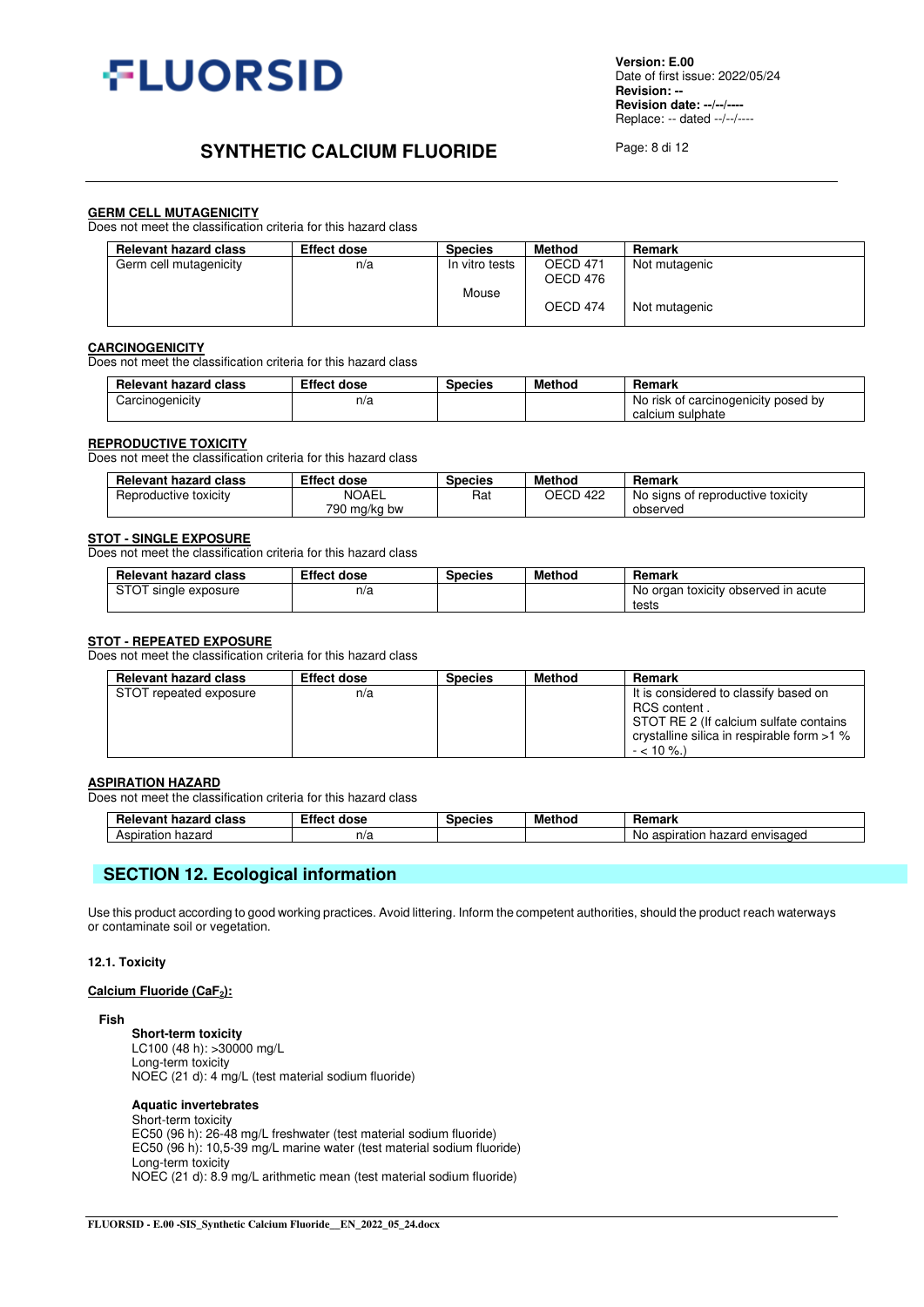

# **SYNTHETIC CALCIUM FLUORIDE** Page: 9 di 12

#### **Algae and acquatic plants**

 EC50 (96 h): 43 mg/L for freshwater algae (test material sodium fluoride) EC50 (96 h): 80 mg/L for marine water algae (test material sodium fluoride) NOEC: 50 mg/L for freshwater algae (test material sodium fluoride) NOEC: 50 mg/L for marine water algae (test material sodium fluoride)

#### **Micro-organism soil**

NOEC (63d): 106 mg/kg soil dw (test material potassium and sodium fluoride)

#### **Micro-organism aquatic**

NOEC (3 h): 510 mg/L (test material hydrogen fluoride)

#### **PNEC**

PNEC freshwater: 0.9 mg/L PNEC soil: 11 mg/kg PNEC STP: 51 mg/L

#### **No data about ecotoxicity available.**

The product is a powder obtained from mineral grinding, followed by slugs separation. The product is not water soluble and doesn't determine biological oxygen need. Follow the normal working cautions, avoiding dispersion

#### **Calcium sulfate (CaSO4)**

| <b>Aquatic toxicity</b>                  | <b>Effect dose</b> | <b>Exposure</b><br>time | <b>Species</b>               | <b>Method</b> | <b>Evaluation</b>                                            | Remark            |
|------------------------------------------|--------------------|-------------------------|------------------------------|---------------|--------------------------------------------------------------|-------------------|
| Acute fish toxicity                      | $LC50 > 79$ mg/L   | 96 h                    | Japanese rice<br>fish        | OECD<br>203   | Harmless to fish<br>up to the tested<br>concentration.       | <b>LIMIT-test</b> |
| Acute daphnia toxicity                   | EC50 >79 mg/L      | 48 h                    | Daphnia<br>magna             | OECD<br>202   | Harmless to<br>daphnia up to<br>the tested<br>concentration. | LIMIT-test        |
| Acute algae toxicity                     | $E50 > 79$ mg/L    | 72 h                    | Selenastrum<br>capricornutum | OECD<br>201   | Harmless to<br>algae up to the<br>concentration<br>tested.   | <b>LIMIT-test</b> |
| <b>Toxicity to STP</b><br>microoragnisms | EC 50 >790 mg/L    | 3 <sub>h</sub>          | Activated<br>sludge          | OECD<br>209   | Harmless to<br><b>STP</b><br>microorganisms                  |                   |

After neutralisation, toxicity is no longer observed.

The product can hydrolyse into Calcium and Sulfate Ions. The stated effect can be caused partly by the decomposition products. The ecological data were measured on the hydrolysed product.

#### **12.2. Persistence and degradability**

**Calcium Fluoride (CaF2):** None data available

# **Calcium sulfate (CaSO4)**

*Abiotic Degradation* 

*Physical- and photo-chemical elimination:*  The product hydrolyses quickly in the presence of water to: Calcium and Sulfate Ions The individual components are poorly eliminated from water. No photo-chemical elimination.

*Biodegradation:* 

The methods for determining the biological degradability are not applicable to inorganic substances. Inorganic product which is not eliminable from water through biological cleaning processes.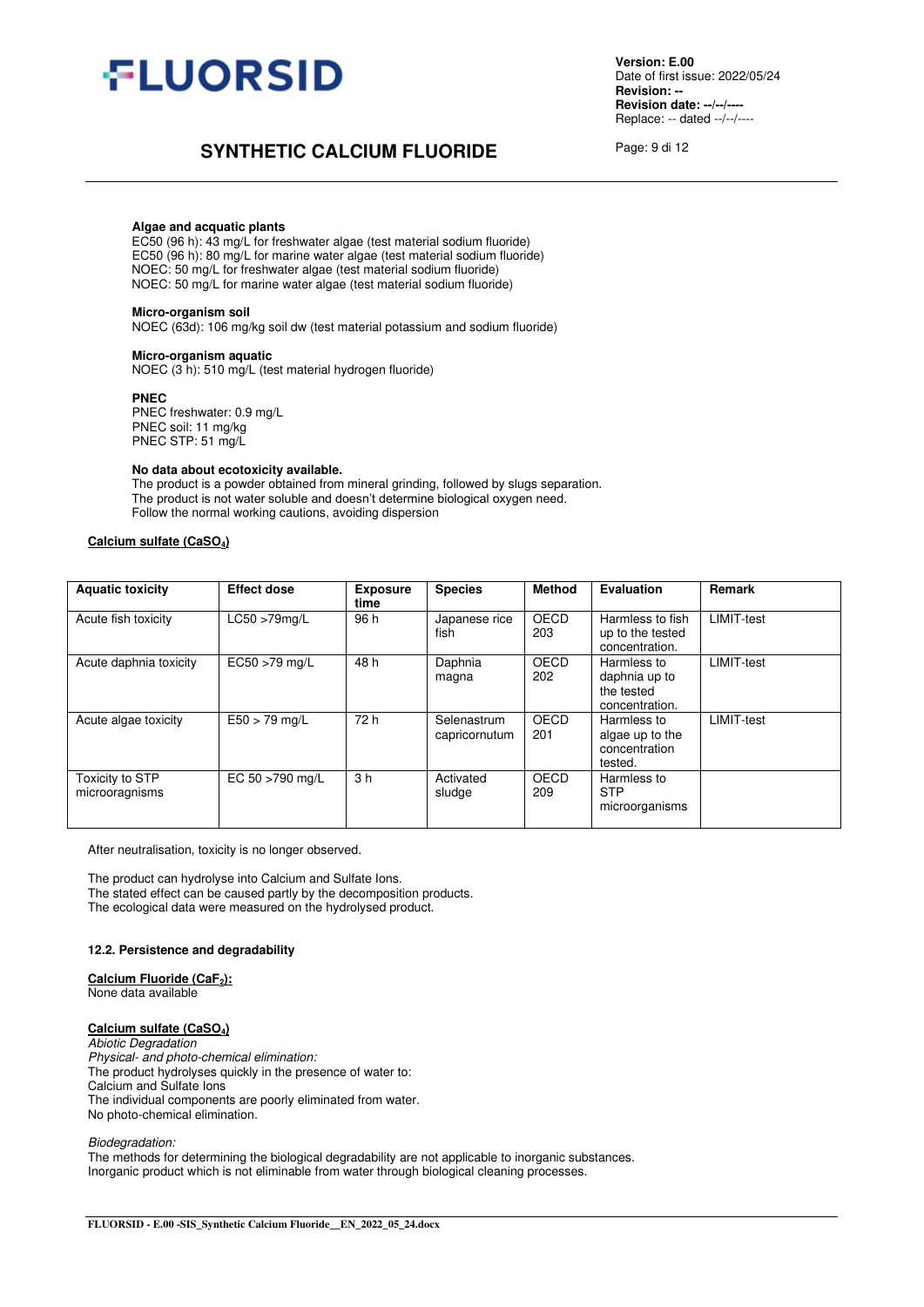

# **SYNTHETIC CALCIUM FLUORIDE** Page: 10 di 12

**12.3. Bioaccumulative potential** 

**Calcium Fluoride (CaF2):**

None data available

#### **Calcium sulfate (CaSO4)**

Based on the n-octanol/water partition coefficient significant accumulation in organisms is not expected. No indication to bioaccumulation potential.

The ecological data were measured on the hydrolysed product. According to experiences this product is inert and not degradable biologically.

**12.4. Mobility in soil** 

**Calcium Fluoride (CaF2):** None data available

**Calcium sulfate (CaSO4)**

Water-soluble solid. Natural constituent in soils. If product enters soil, it will be mobile and may contaminate groundwater

#### **12.5. Results of PBT and vPvB assessment**

On the basis of available data, the product does not contain any PBT or vPvB in percentage ≥ than 0,1%.

#### **12.6. Other adverse effects**

According to the criteria of the European classification and labelling system, the substance/the product has not to be labelled as "dangerous for the environment".

On the basis of existing data about the elimination/degradation and bioaccumulation potential longer term damage to the environment is unlikely.

The information about ecology refer to the main components.

## **SECTION 13. Disposal considerations**

#### **13.1. Waste treatment methods**

Reuse, when possible. Neat product residues should be considered special non-hazardous waste.

Disposal must be performed by an authorised waste management enterprise in compliance with national and local regulations.

The legal responsible for disposal is the producer / holder of the waste.

Different EWC codes could be applied to this mixture according to the European Waste Catalogue based on the specific circumstances that generated the waste, possible alterations and / or possible contamination

Disposal through wastewater discharge is not permitted.

CONTAMINATED PACKAGING

Contaminated packaging, properly labeled, shall be sent to recovery or disposal in compliance with national waste management regulations and they shall be classified with the following EWC code:

**15 01 01** : paper and cardboard packaging

**15 01 02** : plastic packaging

**15 01 03** : wooden packaging

**15 01 04** : metallic packaging

**15 01 05** : composite packaging

**15 01 06** : mixed packaging

**15 01 07** : glass packaging

**15 01 09** : textile packaging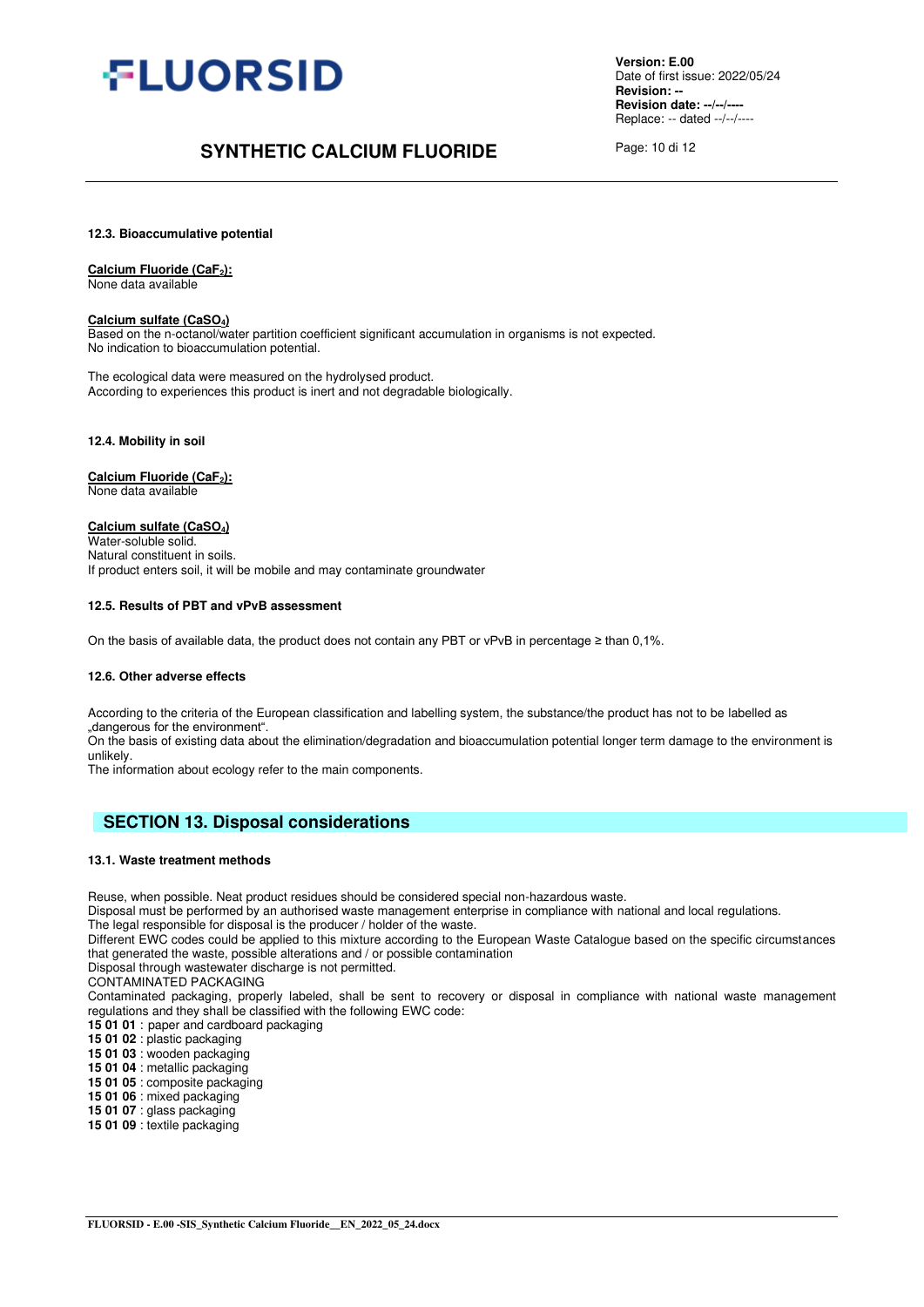

# **SYNTHETIC CALCIUM FLUORIDE** Page: 11 di 12

## **SECTION 14. Transport information**

The product is not dangerous under current provisions of the Code of International Carriage of Dangerous Goods by Road (ADR) and by Rail (RID), of the International Maritime Dangerous Goods Code (IMDG), and of the International Air Transport Association (IATA) regulations.

**14.1. UN number**  Not applicable

**14.2. UN proper shipping name**  Not applicable

**14.3. Transport hazard class(es)**  Not applicable

**14.4. Packing group**  Not applicable

**14.5. Environmental hazards**  Not applicable

**14.6. Special precautions for user**  Not applicable

**14.7. Transport in bulk according to Annex II of Marpol and the IBC Code**  Information not relevant

## **SECTION 15. Regulatory information**

**15.1. Safety, health and environmental regulations/legislation specific for the substance or mixture** Seveso Category - Directive 2012/18/EC: None

Restrictions relating to the product or contained substances pursuant to Annex XVII to EC Regulation 1907/2006 None

Substances in Candidate List (Art. 59 REACH) On the basis of available data, the product does not contain any SVHC in percentage  $\geq$  than 0,1%.

Substances subject to authorisation (Annex XIV REACH) None

Substances subject to exportation reporting pursuant to (EC) Reg. 649/2012: None

Substances subject to the Rotterdam Convention: None

Substances subject to the Stockholm Convention: **None** 

Healthcare controls Information not available

#### **15.2. Chemical safety assessment**

A chemical safety assessment has been performed for the following substance, without exposure scenarios (ref. art. 14.4 of REACH): CALCIUM FLUORIDE and ANHYDROUS CALCIUM SULFATE.